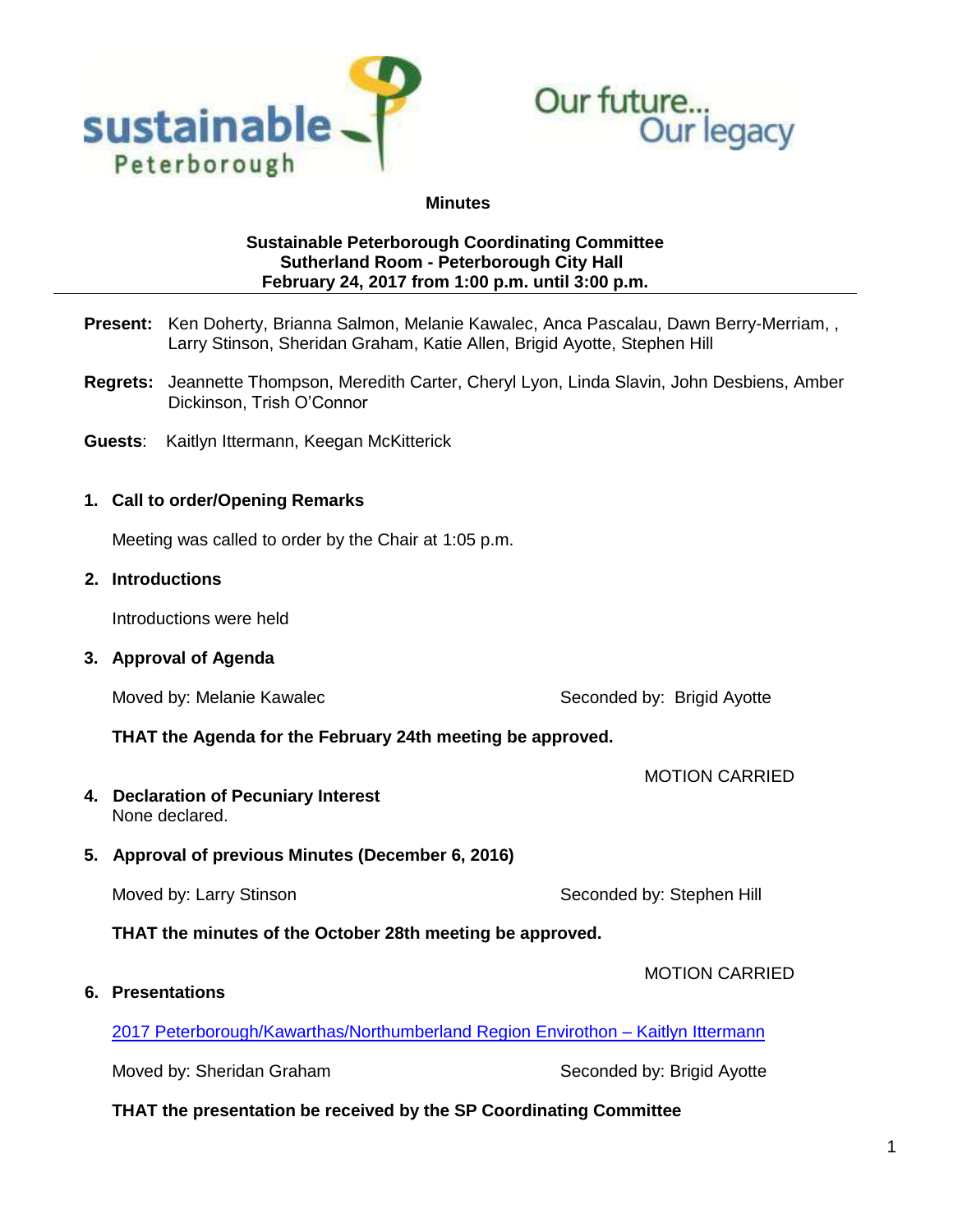## **7. Administration**

Coordinating Committee membership renewal – Ken Doherty – Ken advised that he received confirmation from all Coordinating Committee members (except for Amber Dickinson, who is on holidays and he is hoping to hear from her next week) that they agree to remain on the committee for another one year term. He advised that thus far the structure has been flexible, but may wish to think about revisiting the governance structure in the future.

## **THAT the Sustainable Peterborough Coordinating Committee membership be approved for one year.**

Moved by: Stephen Hill Seconded by: Brianna Salmon

MOTION CARRIED

Coordinating Committee Terms of Reference – Ken Doherty – the revised draft [terms of reference](http://sustainablepeterborough.ca/wp-content/uploads/2014/11/SP-CC-Terms-of-Reference-revised-Feb-24-2017.pdf) were emailed to the Committee with the pre-meeting package. Sheridan advised that one notable addition to the TOR was the creation of the Past Chair position, and its presence on the Executive Committee.

## **THAT the Sustainable Peterborough Coordinating Committee 2017 Terms of Reference be approved.**

Moved by: Dawn Berry-Merriam Seconded by: Melanie Kawalec

MOTION CARRIED

Working Groups membership approval – Ken Doherty – the updated [membership lists](http://sustainablepeterborough.ca/wp-content/uploads/2017/03/SP-Working-Groups-Membership-Feb-2017.pdf) were shared with the Committee with the pre-meeting package.

## **THAT the Sustainable Peterborough Working Groups membership be approved for one year.**

Moved by: Stephen Hill Seconded by: Brigid Ayotte

MOTION CARRIED

Staff Report – Anca Pascalau – Anca's report can be read [on our website.](http://sustainablepeterborough.ca/wp-content/uploads/2017/03/Staff-Report-Jan.-27.pdf) Ken noted that we should start giving thought to reporting out on metrics and progress as related to the SP Plan and the 18 priority actions. Anca noted that this discussion has taken place a number of times in the past and was found that it would be difficult to measure performance without an established baseline, and when SP is not directly responsible and accountable for achieving the priority actions, as our model is set so that we report out on our partners' accomplishments. A new subcommittee made up of Anca, Larry, Sheridan, Stephen, Dawn, Brianna, Melanie was formed and will meet to brainstorm and discuss how to accomplish this task, look at models, other similar Report Cards, aim to create a reporting model and then use our inventory to populate it. This discussion might be part of the larger plan refresh discussion which was originally scheduled to take place in 2016, but subsequently deferred.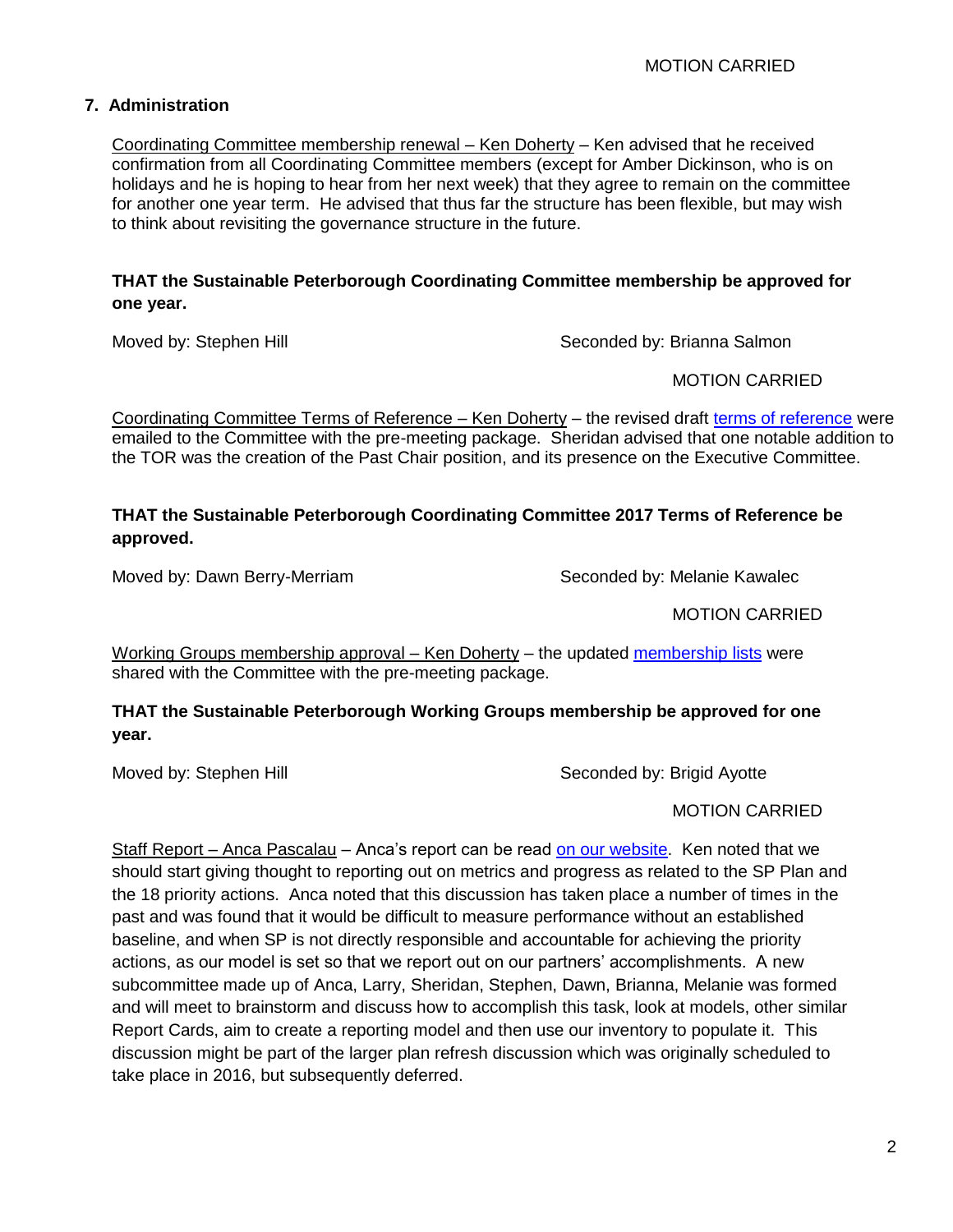MOTION CARRIED

Motion to approve a draw from the unspent funds account (also referred to as the reserve fund) of

**THAT up to \$3,500 be re-allocated from the reserve fund to the 2016 year.** 

Moved by: Stephen Hill Seconded by: Sheridan Graham

up to \$3,500 to be re-allocated to the 2016 year.

**THAT the 2017 draft budget as presented be approved** 

Moved by: Larry Stinson Seconded by: Brianna Salmon

Ken requested that Melanie report out to the SP CC on the CCAP budget upon reconciliation and that the same budgeting considerations and reports we perform with Sustainable Peterborough and to the Coordinating Committee be performed with CCAP and Kaitlyn's position in order to be as transparent as possible.

Staff Report – Katie Allen – Katie's staff report can be read [on our website.](http://sustainablepeterborough.ca/wp-content/uploads/2017/03/Staff-Rpt-Partnership-Feb.pdf)

# **THAT the Staff Report be received.**

Moved by: Melanie Kawalec New Seconded by: Brianna Salmon

Moved by: Sheridan Graham Seconded by: Brigid Ayotte

MOTION CARRIED

2016 Financial Statement (year end final, unreconciled) and 2017 draft budget – Anca distributed [the budgets](http://sustainablepeterborough.ca/wp-content/uploads/2017/03/2016-financial-statement-to-dec-31-and-2017-draft.pdf) via email with the pre-meeting package. 2016 expenditures were over-budget by approximately \$3,500 (exact figure will be communicated once all year end expenses are posted and the account reconciled), and they were associated with the SP Event and Awards, for which the Committee issued prior approval to fund through reserve if necessary.

Moved by: Larry Stinson Seconded by: Dawn Berry-Merriam

## **THAT the 2016 YTD unreconciled financial statement be received**

MOTION CARRIED

MOTION CARRIED

MOTION CARRIED

# **THAT the Staff Report be received.**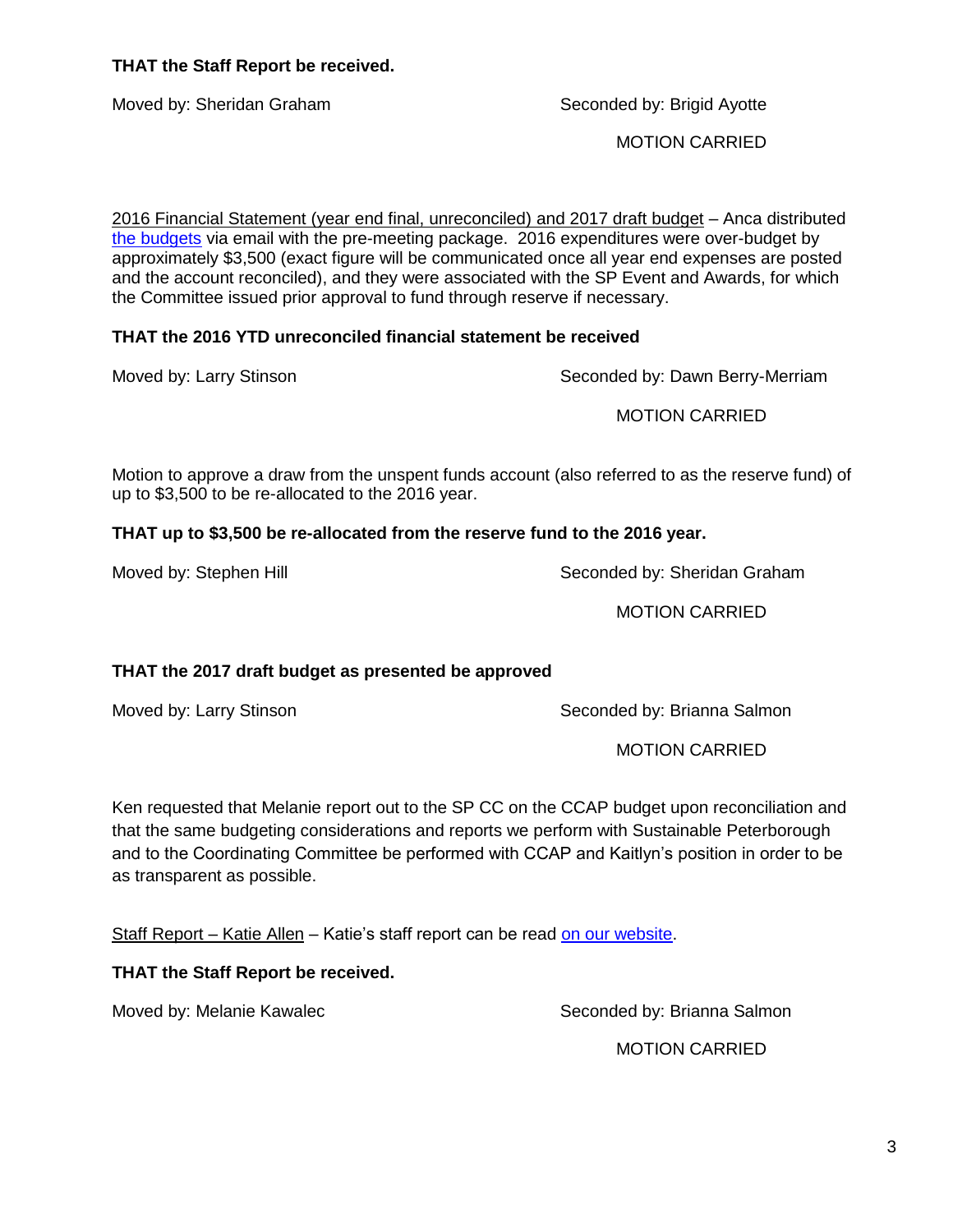## **8. Working Groups update**

#### Food and Farming – Dawn Berry-Merriam

The group is meeting in April and is working on developing a work plan for next year. They are considering hosting another summit, potentially in the fall of 2017. Dawn will present the Urban Agriculture Report and the work plan at the next SP CC meeting.

#### Climate Change – Stephen Hill

The group met last week. Climate change working groups have been reorganized into two groups, community and corporate. Melanie chairs the corporate group and Stephen and Melanie co-chair the community one. With the province rolling out climate change programs, we should provide input into provincial and federal plans, and gain access to various programs that are being made available.

#### Climate Change Action Plan – Melanie Kawalec

Melanie's presentation can be seen [on our website.](http://sustainablepeterborough.ca/wp-content/uploads/2017/03/CCAP-Implementation-Update-Feb-24-2017.pdf)

#### Energy – Sheridan Graham

The City and County are hosting a free energy workshop for employees, where they will earn how to be more energy efficient at work and at home. It will take place on April  $6<sup>th</sup>$  at the Douro Arena and up to 60 people may sign up. A renewable gas conference is taking place March 23-24 in Toronto, if anyone is interested in attending please contact Sheridan. Sheridan is attending an AMO work session on procurement of energy projects on March 22.

#### Healthy Kids Community Challenge- Larry Stinson

HKCC's current theme is "water". The theme for April will be "choose to boost vegetables and fruit".

Sustainable Peterborough Business Initiative – Anca Pascalau The group hasn't met, next meeting taking place at the end of March.

#### Water - Ken Doherty

Meredith expressed an interest in meeting with Sheridan, Ken and Melanie to discuss ideas on how to move forward with the Water Working Group

Maryam Monsef's Social, Cultural, Arts Development Committee – Larry Stinson The group hasn't met since the last update.

Evergreen – Ken Doherty – The group is conducting interviews with 50 various community leaders and organizations. A meeting will take place in April, with 30-40 people in attendance, to discuss the interview findings, the overall project and provide direction into what it would look like.

## **THAT the Working Groups Updates be received**

Moved by: Dawn Berry-Merriam Seconded by: Brigid Ayotte

MOTION CARRIED